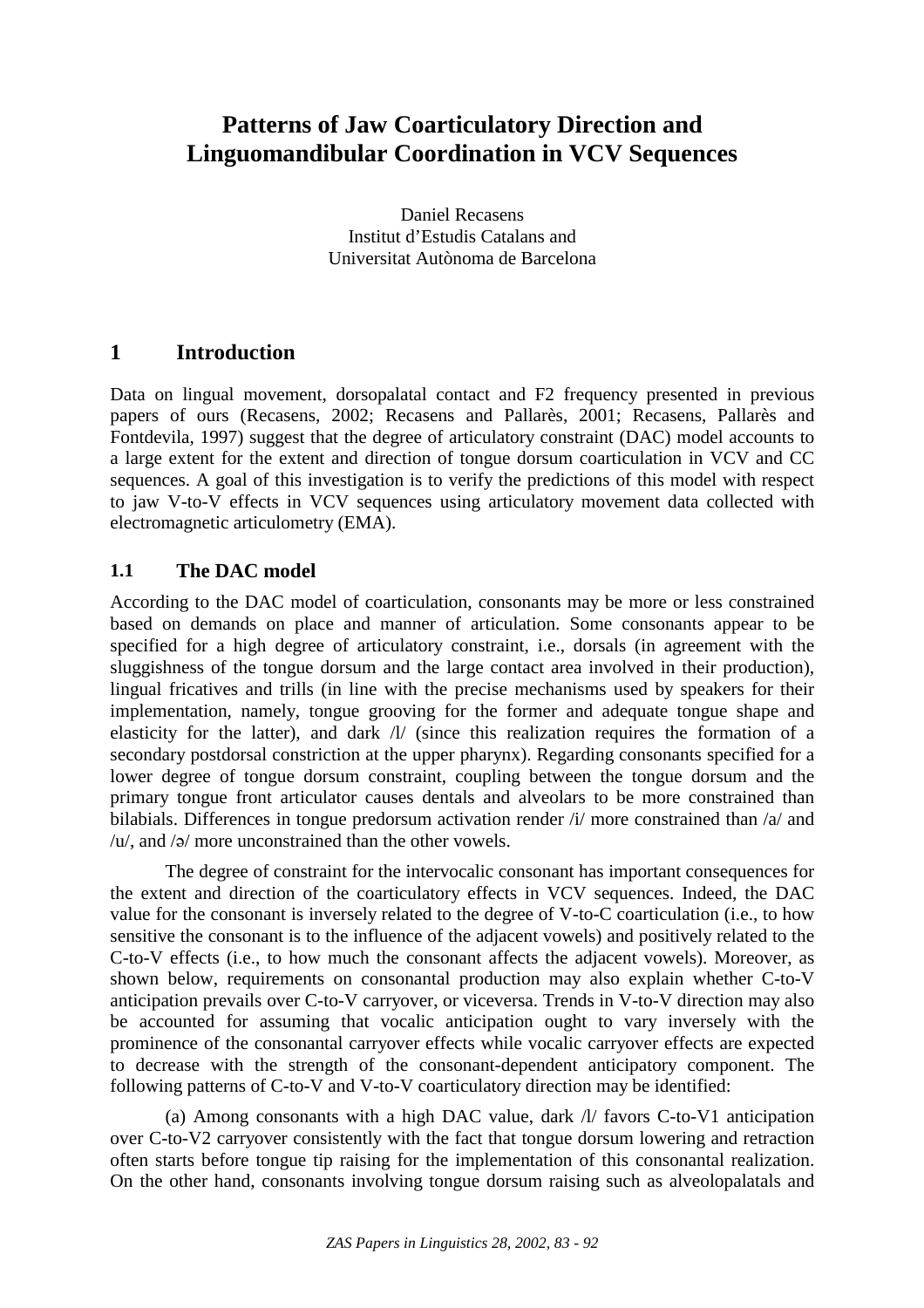velars favor C-to-V2 carryover effects in accordance with the slow motion of the primary dorsal articulator at consonantal release which may be due to inertia.

In agreement with these C-to-V patterns, data reported in our previous papers reveal that VCV sequences with dark /l/ allow more vocalic anticipation than vocalic carryover while those with the alveolopalatal  $/p/$  show more vocalic carryover than vocalic anticipation. A specific situation applies to VCV sequences with dorsovelars: vocalic effects from /i/ vs /a/ favor the expected carryover direction when the transconsonantal vowel is  $\pi/2$  (e.g., in the sequence pair /aki/-/iki/) but the anticipatory direction when the transconsonantal vowel is /a/ presumably since forward tongue dorsum motion during the velar closure period causes extensive vocalic anticipation to occur (e.g., in the sequence pair /aki/-/aka/).

(b) Two basic patterns of C-to-V direction are found in VCV sequences with dentals and alveolars but for dark /l/ (and, to some extent, for labials as well). Consonantal effects on /a/ happen to be more prominent at the anticipatory level presumably since this vowel permits free apical anticipation; on the other hand, C-to-V effects on /i/ are especially salient at the carryover level since this vowel contributes to tongue dorsum raising during the consonant. Accordingly, vowel effects appear to favor the carryover component in the latter scenario (e.g., in the sequence pair /ati/-/iti/) and the anticipatory direction in the former one (e.g., in the pair /ati/-/ata/).

#### **1.2 Jaw coarticulation**

Data on jaw coarticulation are scarce. To a large extent, trends in C-to-V coarticulation for the jaw resemble those for the tongue dorsum in the light of evidence showing that the former articulatory structure may assist the latter along the height dimension (e.g., high vowels involve both tongue body and jaw raising while low vowels are produced with a lowered tongue body and jaw). Indeed, previous studies addressing this issue (Keating, Lindblom, Lubker and Kreiman, 1994) reveal that high vowels are more resistant than low vowels to Cto-V effects in jaw height, and that such effects become more prominent as a function of consonants involving a higher jaw (dentoalveolars including  $\frac{s}{m}$  but not so  $\frac{l}{m}$ ) than of those produced with a lower jaw (labials, /l/, velars). Compatibly, consonants of the latter group are more likely to be influenced by V-to-C effects in jaw height than those of the former group.

Regarding coarticulatory direction, data in the literature reveal that the jaw often favors the carryover over the anticipatory component both for the consonantal and for the vocalic effects which could be associated with the relatively slow motion of the mandible in speech. This trend is documented in VCV sequences with labial consonants, both in the light of articulatory data (Tuller, Harris and Gross, 1981; Sussman, MacNeilage and Hanson, 1973) and of acoustic data on F1 coarticulatory effects from  $\frac{1}{v}$  vs  $\frac{1}{v}$  in English /VbabV/ sequences (Magen, 1997). (F1 is known to reflect changes in mouth opening degree and should thus be correlated with variations in jaw height). In a recent F1 coarticulation study with the same consonants included in the present investigation (Recasens and Pallarès, 2000), C-to-V and Vto-V effects from  $\pi/2$  vs  $\pi/2$  in VCV sequences with transconsonantal  $\pi/2$  (e.g.,  $\pi/2$ -/aCa) were also found to be more prominent at the carryover level than at the anticipatory level; on the other hand, V-to-V effects in sequences with transconsonantal  $i/$  (e.g.,  $\overline{i}$ Ca $\overline{i}$ / $\overline{i}$ Ci $\overline{i}$ ) were reported to favor the anticipatory direction in sequences with lingual fricatives, and the carryover direction in those with consonants produced with a low jaw (dark /l/, velars). Other studies report however considerable anticipatory and carryover vocalic effects in jaw coarticulation in VCV sequences with bilabial, alveolar and velar stops (Fletcher and Harrington, 1999).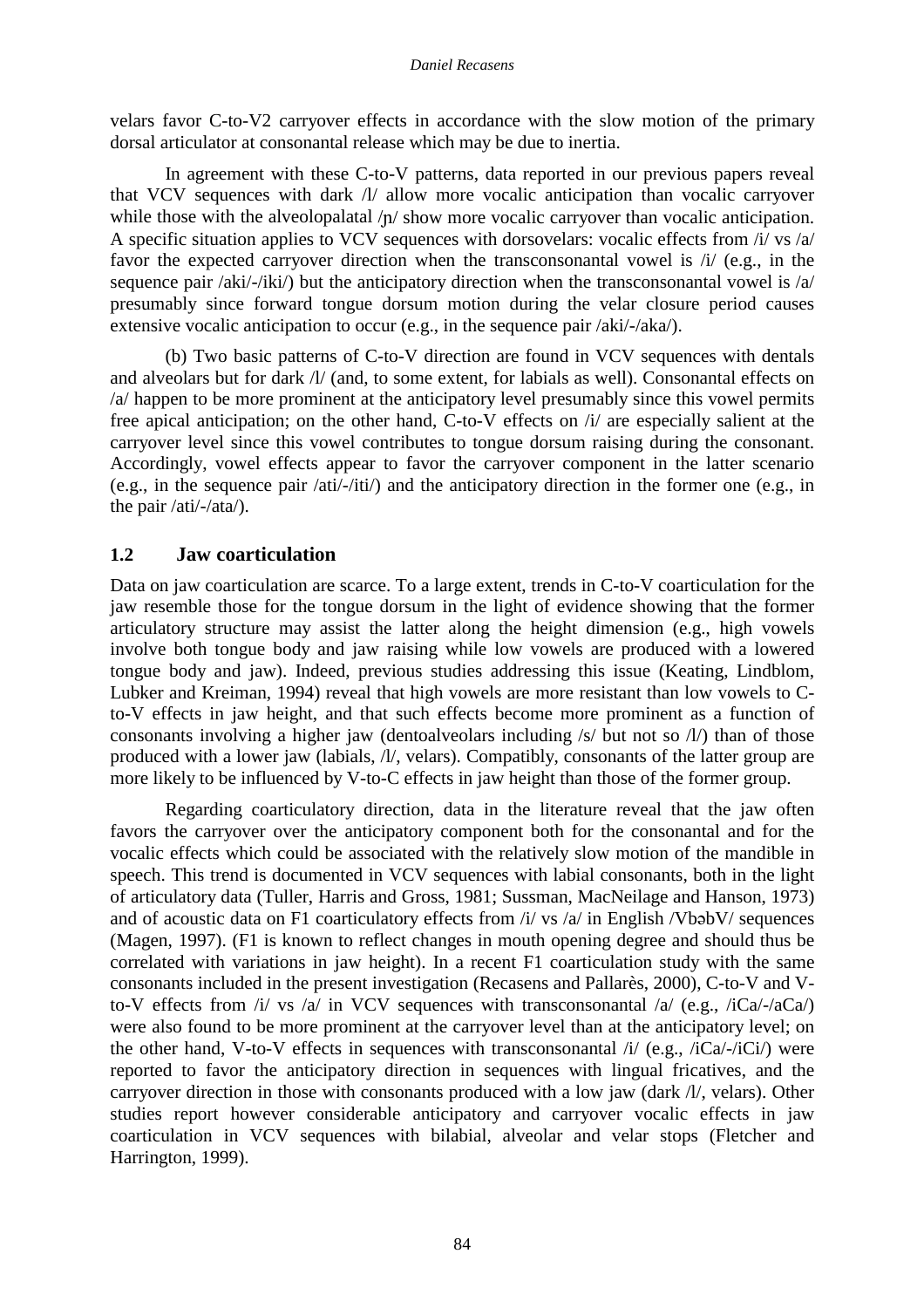# **2 Method**

## **2.1 Recording procedure**

Three Catalan speakers uttered ten times all possible VCV combinations with the consonants /p, n, l, s,  $\int$ ,  $\int$ ,  $\int$ ,  $\int$  (where /l/ is dark and / $\int$ ) is an alveolopalatal) and the vowels /i, a, u/ embedded in the Catalan sentence [' $qra\beta$ ə pV'CVp ə' $\beta$ ans] ("He records pVCVp earlier"). The inclusion of contextual labial consonants and a schwa ensured that the vowel-dependent coarticulatory effects of interest could be expanded sufficiently along the time domain.

Articulatory movement and acoustic data were collected simultaneously using electromagnetic articulometry by means of a Carstens Articulograph system AG-100. This system consists of a head mount with three magnetic transmitters that generate a magnetic field, and a set of small transducer coils that can be attached to different articulatory structures in the midsagittal plane. As the articulators move inside the vocal tract, the transducer coils induce a signal that is inversely proportional to the cube of the distance between transmitter and transducer. The resulting signal results in a set of voltages which can be converted to distance. In the present experiment coils were placed on the tongue tip, tongue blade, tongue dorsum, incisors of the lower jaw, and upper and lower lip, as well as on the bridge of the nose and upper incisors for head movement correction. Estimates for the subjects' occlusal planes were obtained as anatomical references to which the data could be rotated, as well as traces of their palates.

Movement and acoustic data were digitized using a real-time input system at a sampling rate of 250 Hz for movement and 10 kHz for speech; the time resolution of the EMA data was 4 ms. The kinematic data were converted from voltage to distance, corrected for head movement, rotated to the occlusal plane, and extracted into separate articulatory channels for the X and Y dimensions.

### **2.2 Data analysis**

For each VCV repetition, the onset and offset of the intervocalic consonant were identified from spectrographic and waveform displays, and occasionally from the movement data according to criteria summarized elsewhere (Recasens, 2002). The temporal extent of V-to-V coarticulatory effects was analyzed from the onset of  $[\beta]_1$  to the offset of  $[\beta]_2$  in the sequence  $[\beta \rightarrow \# \# pVCVp \# \# \neg \beta].$ 

Vocalic temporal effects were considered to occur as long as a significant voweldependent difference in articulatory displacement (i.e., /i/ vs /a/, /i/ vs /u/ and /a/ vs /u/, referred to as 'changing' vowel in this paper) extends into the consonant and the transconsonantal vowel (i.e., /i/, /a/ and /u/, referred to as 'fixed' vowel from here forwards). Significant differences as a function of changing vowel for each consonant and fixed vowel condition were computed for X and Y movement data for all six articulatory regions TT, TL, TD, J, UL and LL: results for TDX, TDY and TTX were presented in Recasens (2002) and those for JY will be given in the present paper. V-to-V mandibular effects were measured in jaw height only (i.e., for changing  $\pi/$  vs  $\pi/$  and  $\pi/$  vs  $\pi/$ ) considering the close relationship between jaw and tongue dorsum elevation and the fact that jaw horizontal movement is often small in speech production.

In order to carry out the statistical evaluation of interest, mean articulatory trajectories across repetitions for a given asymmetrical sequence (e.g., effects from  $V2 = i/$  on  $/$ n/ and  $V1 = \langle a \rangle$  were compared with those in symmetrical sequences composed of the same consonant and the same fixed transconsonantal vowel (i.e., /ana/). One-way ANOVAs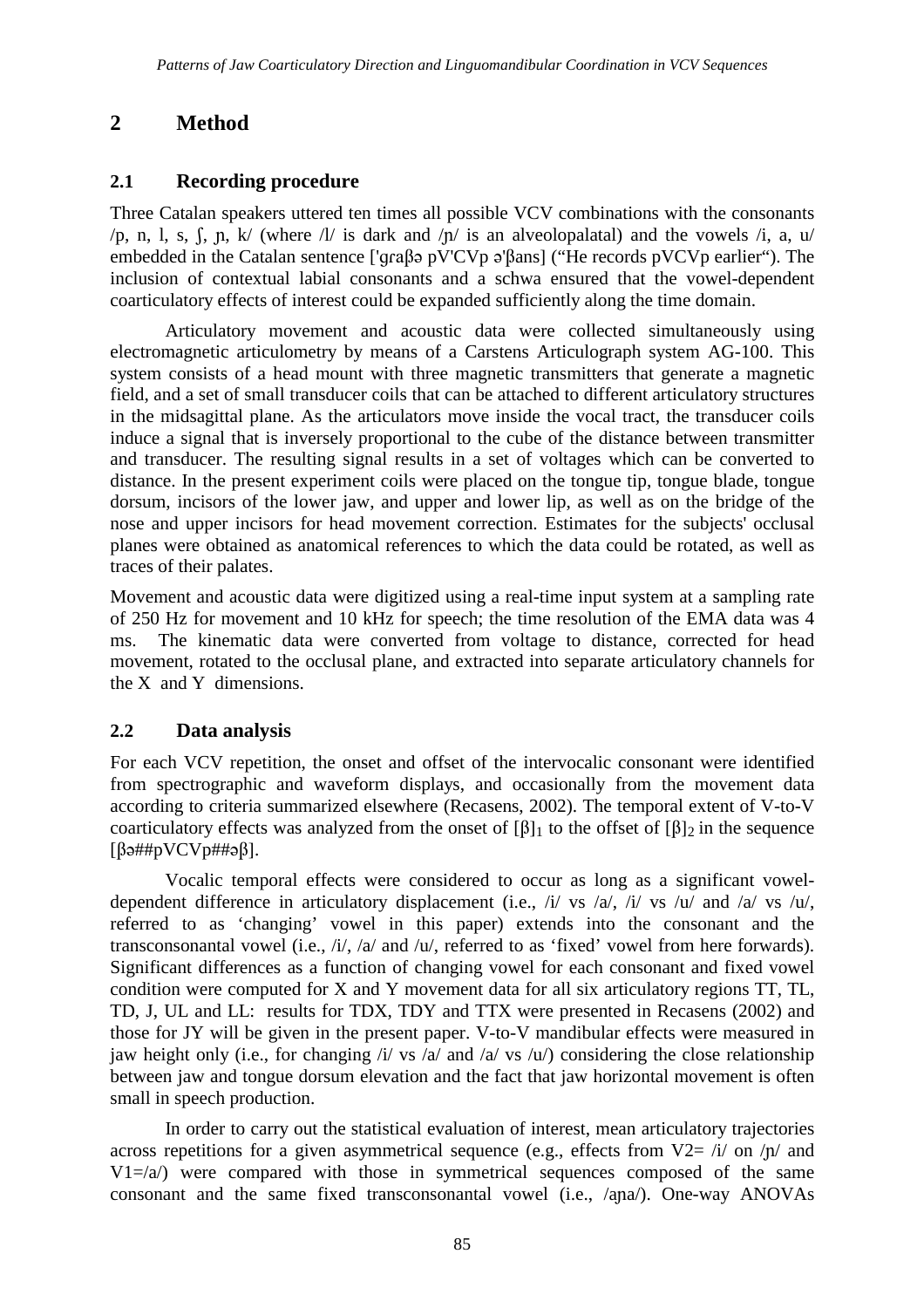Scheffé ( $p < 0.05$ ) were applied every 4 ms starting at consonantal offset back to  $[\beta]_1$  onset in order to determine the extent of vocalic anticipation and from consonantal onset until  $[\beta]_2$ offset in order to estimate the extent of vocalic carryover. ( $[\beta]_1$  onset and  $[\beta]_2$  offset were identified with the shortest temporal values for a given pair of symmetrical and asymmetrical VCV sequences across repetitions). The last significant difference counting backwards during fixed V1 was taken to be the onset of a V2-dependent anticipatory effect and the last significant difference counting forwards during fixed V2 was taken to be the offset of a V1 dependent carryover effect.

Significant coarticulation times obtained according to the procedure just described are shown in Table I across speakers. Those values were submitted to further statistical analysis in view of the large speaker-dependent variability involved (see standard deviations in the table). Repeated measures ANOVAs and post-hoc tests (Scheffé) were performed with speaker as a factor and coarticulation time as the dependent variable ( $p < 0.05$ ). Two analyses were carried out. In test 1, main effects and interactions for JY were computed for the independent variables 'direction' (anticipatory, carryover), 'changing vowel' (/i/ vs /a/, /a/ vs  $\langle u \rangle$  and 'consonant' ( $\langle p, n, l, s, f, p, k \rangle$ ). In order to evaluate the role of the fixed vowel in the duration of the coarticulatory effects, test 2 was performed for the variables 'direction', 'consonant' and 'fixed vowel' separately for changing front /i/ vs back /a/ (test 2a) and for changing low back /a/ vs high back /u/ (test 2b). Significant effects for the mean values of interest are presented in Table II.

# **3 Results**

### **3.1 Coarticulatory durations**

(a) JY data yielded no significant main effects but two significant interactions according to results from test 1, i.e., changing vowel x direction  $(F(2,2)=4.108, p<0.052)$  and consonant x direction  $(F(2,12)=4.227, p< 0.004)$ . The former interaction is associated with differences in carryover duration for /i/ vs /a/ (189 ms) > /a/ vs /u/ (127 ms), and the latter interaction with longer effects for  $/p/$  than for /s/ also at the carryover level. Coarticulatory durations in the consonant x direction panels of Table II reveal indeed that, in comparison to the other consonants, those for  $/\mathbf{n}'$  are longer at the carryover level while those for  $/s/$  are shorter at the carryover level and longer at the anticipatory level.

These coarticulation trends are similar to those for TDY (correlation coefficients between the coarticulatory durations for JY and for TDY yielded an overall *r* value of 0.57). Indeed, a comparison between the dotted and continuous lines at the right bottom graph of Figure 1 reveals similar V-to-V coarticulatory durations both for TDY and JY in the case of VCV sequences with dorsal  $/p/$  and, less so, in those with  $/k/$  (correlation coefficients were 0.92 for the former sequences and 0.74 for the latter). Moreover, a more detailed inspection of the V-to-V coarticulatory durations for both dorsal consonants reveals that they are longer in sequences with /i/ than in those without /i/. Vocalic effects for the fricatives yielded lower correlation values between TDY and JY ( $r$  values were 0.74 for  $\sqrt{s}$  and 0.52 for  $\sqrt{\sqrt{s}}$ ) and, as shown by the left bottom graph in the figure, those in sequences without /i/ were often longer than those in sequences with  $\pi/2$ . Correlation values were also high for  $\pi/2$  (0.80) but not so for the alveolars /n/ and /l/ (see top graph of Figure 1).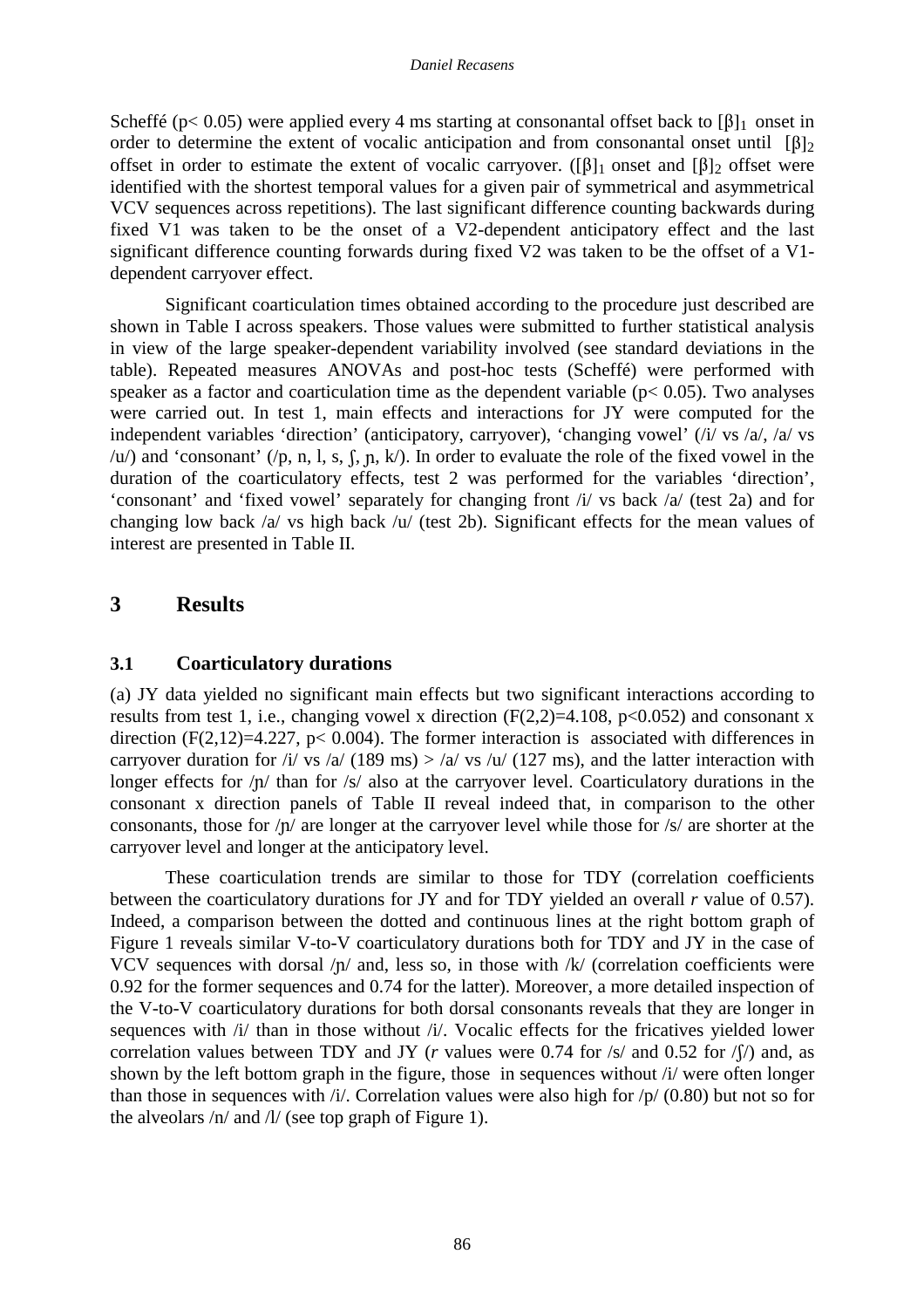**Table I.** Temporal extent of significant V-to-V anticipatory and carryover effects for JY across speakers. Data (in ms) are listed as a function of consonant, and changing and fixed vowel condition. Standard deviations are also given in italics.

|                    | Changing i vs a   |                          | Changing a vs u                 |                          |
|--------------------|-------------------|--------------------------|---------------------------------|--------------------------|
|                    | (fixed <u>i</u> ) | (fixed $\underline{a}$ ) | $(\text{fixed } \underline{a})$ | (fixed $\underline{u}$ ) |
| $\mathbf{p}$ (Ant) | 168               | 169                      | 256                             | 64                       |
|                    | 156               | 96                       | 118                             | 46                       |
| $\mathbf{p}$ (Car) | 139               | 245                      | 164                             | 35                       |
|                    | 140               | 175                      | 80                              | 33                       |
| $\mathbf{n}$ (Ant) | 173               | 137                      | 151                             | 127                      |
|                    | 150               | 103                      | 73                              | 134                      |
| $\mathbf{n}$ (Car) | 240               | 228                      | 132                             | 112                      |
|                    | 170               | 139                      | 136                             | 161                      |
| l(Ant)             | 185               | 137                      | 173                             | 175                      |
|                    | 145               | 130                      | 141                             | 147                      |
| l(Car)             | 191               | 131                      | 121                             | 100                      |
|                    | 149               | 169                      | 104                             | 52                       |
| s(Ant)             | 220               | 199                      | 167                             | 368                      |
|                    | 173               | 155                      | 176                             | 11                       |
| s(Car)             | 115               | 89                       | 20                              | 117                      |
|                    | 199               | 144                      | 22                              | 151                      |
| $\int (Ant)$       | 253               | 197                      | 263                             | 231                      |
|                    | 188               | 174                      | 191                             | 175                      |
| $\int (Car)$       | 179               | 165                      | 217                             | 16                       |
|                    | 187               | 178                      | 168                             | 7                        |
| $\mathbf{n}$ (Ant) | 92                | 240                      | 168                             | 121                      |
|                    | 114               | 80                       | 177                             | 129                      |
| $\mathbf{p}$ (Car) | 335               | 287                      | 261                             | 235                      |
|                    | 31                | 127                      | 171                             | 8                        |
| $\mathbf{k}(Ant)$  | 251               | 181                      | 195                             | 213                      |
|                    | 84                | 86                       | 134                             | 127                      |
| k(Car)             | 131               | 173                      | 172                             | 75                       |
|                    | 145               | 178                      | 118                             | 91                       |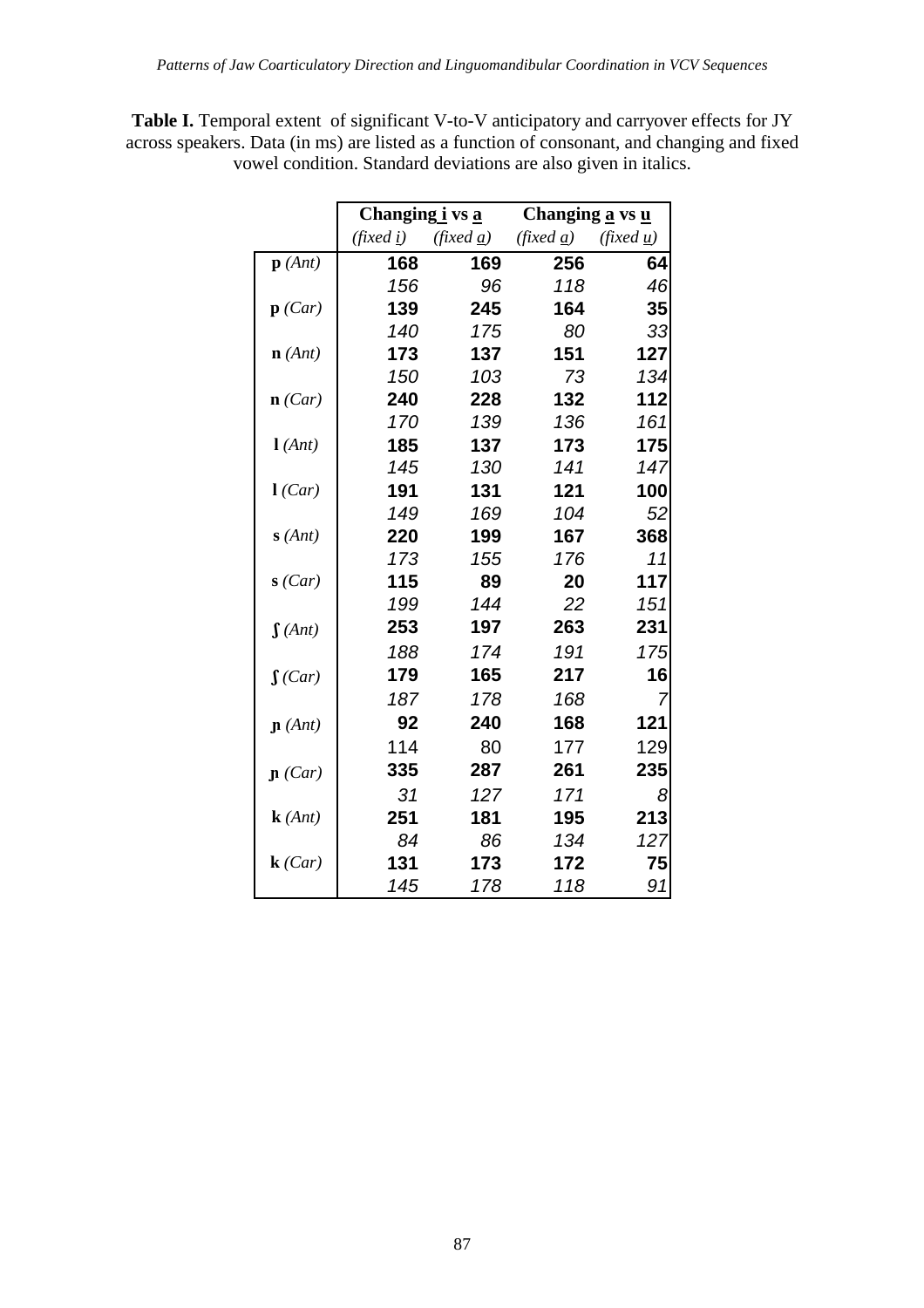**Table II**. Mean values across speakers (in ms) and significant differences (in brackets) for JY vowel-to-vowel coarticulation times. Data for the consonant x direction condition are plotted as a function of changing vowel (columns) and consonant and direction (rows). Data for the consonant x fixed vowel condition are presented as a function of changing vowel (columns) and consonant and fixed vowel (rows).

|                    | <u>(i vs a;</u>                      | $(i \text{ vs } a)$ | $(\underline{a} \text{ vs } \underline{u})$ |
|--------------------|--------------------------------------|---------------------|---------------------------------------------|
|                    | $\underline{a}$ vs $\underline{u}$ ) |                     |                                             |
| $\mathbf{p}$ (Ant) | 164                                  | 169                 | 160                                         |
| $\mathbf{p}$ (Car) | 146                                  | 192                 | 99                                          |
| $\mathbf{n}$ (Ant) | 147                                  | 155                 | 139                                         |
| $\mathbf{n}$ (Car) | 178                                  | 234                 | 122                                         |
| l(Ant)             | 168                                  | 161                 | 174                                         |
| 1 (Car)            | 136                                  | 161                 | 111                                         |
| (Ant)<br>S         | 238                                  | 209                 | 267                                         |
| (Car)<br>S         | 85                                   | 102                 | 69                                          |
| (Ant)              | 236                                  | 225                 | 247                                         |
| (Car)              | 144                                  | 172                 | 117                                         |
| $\mathbf{n}$ (Ant) | 155                                  | 166                 | 145                                         |
| $\mathbf{p}$ (Car) | 279                                  | 311                 | 248                                         |
| $k$ (Ant)          | 210                                  | 216                 | 204                                         |
| $k$ (Car)          | 138                                  | 152                 | 123                                         |

#### **Consonant x direction**

**C x fixed V**

|                                | $(i \text{ vs } a)$ |                                | ( <u>a</u> vs <u>u</u> |
|--------------------------------|---------------------|--------------------------------|------------------------|
| $\mathbf{p}$ (fixed i)         | 153                 | $\mathbf{p}$ (fixed a)         | 210                    |
| $\mathbf{p}$ (fixed a)         | 207                 | $\mathbf{p}$ (fixed u)         | 49                     |
| $\mathbf{n}$ (fixed i)         | 207                 | <b>n</b> (fixed a)             | 141                    |
| $\mathbf{n}$ (fixed <u>a</u> ) | 183                 | $\mathbf{n}$ (fixed <u>u</u> ) | 119                    |
| $\mathbf{l}$ (fixed i)         | 188                 | <b>l</b> (fixed a)             | 147                    |
| $\mathbf{l}$ (fixed a)         | 134                 | $(\text{fixed } u)$            | 137                    |
| $s$ (fixed i)                  | 167                 | $\mathbf{s}$ (fixed a)         | 93                     |
| $\bf{s}$ (fixed a)             | 144                 | <b>s</b> (fixed $\mu$ )        | 243                    |
| $\int$ (fixed i)               | 216                 | (fixed a)                      | 240                    |
| $\int$ (fixed a)               | 181                 | $\int$ (fixed <u>u</u> )       | 123                    |
| $\mathbf{p}$ (fixed <u>i</u> ) | 213                 | $\ln$ (fixed <u>a</u> )        | 215                    |
| $\mathbf{p}$ (fixed a)         | 263                 | $\mathbf{n}$ (fixed <u>u</u> ) | 178                    |
| $k$ (fixed i)                  | 191                 | <b>k</b> (fixed a)             | 183                    |
| <b>k</b> (fixed a)             | 177                 | $\bf{k}$ (fixed u)             | 144                    |

| $(i \text{ vs } a)$ |                                | $(\underline{a} \text{ vs } \underline{u})$ |
|---------------------|--------------------------------|---------------------------------------------|
| 153                 | $\mathbf{p}$ (fixed a)         | 210                                         |
| 207                 | $\mathbf{p}$ (fixed u)         | 49                                          |
| 207                 | $\mathbf{n}$ (fixed a)         | 141                                         |
| 183                 | $\mathbf{n}$ (fixed u)         | 119                                         |
| 188                 | $(\text{fixed } a)$            | 147                                         |
| 134                 | (fixedu)                       | 137                                         |
| 167                 | $\bf{s}$ (fixed a)             | 93                                          |
| 144                 | $(\text{fixed } u)$<br>S       | 243                                         |
| 216                 | (fixed $\underline{a}$ )       | 240                                         |
| 181                 | $\int$ (fixed <u>u</u> )       | 123                                         |
| 213                 | $\mathbf{n}$ (fixed <u>a</u> ) | 215                                         |
| 263                 | $\mathbf{n}$ (fixed <u>u</u> ) | 178                                         |
| 191                 | <b>k</b> (fixed a)             | 183                                         |
| 177                 | <b>k</b> (fixed $u$ )          | 144                                         |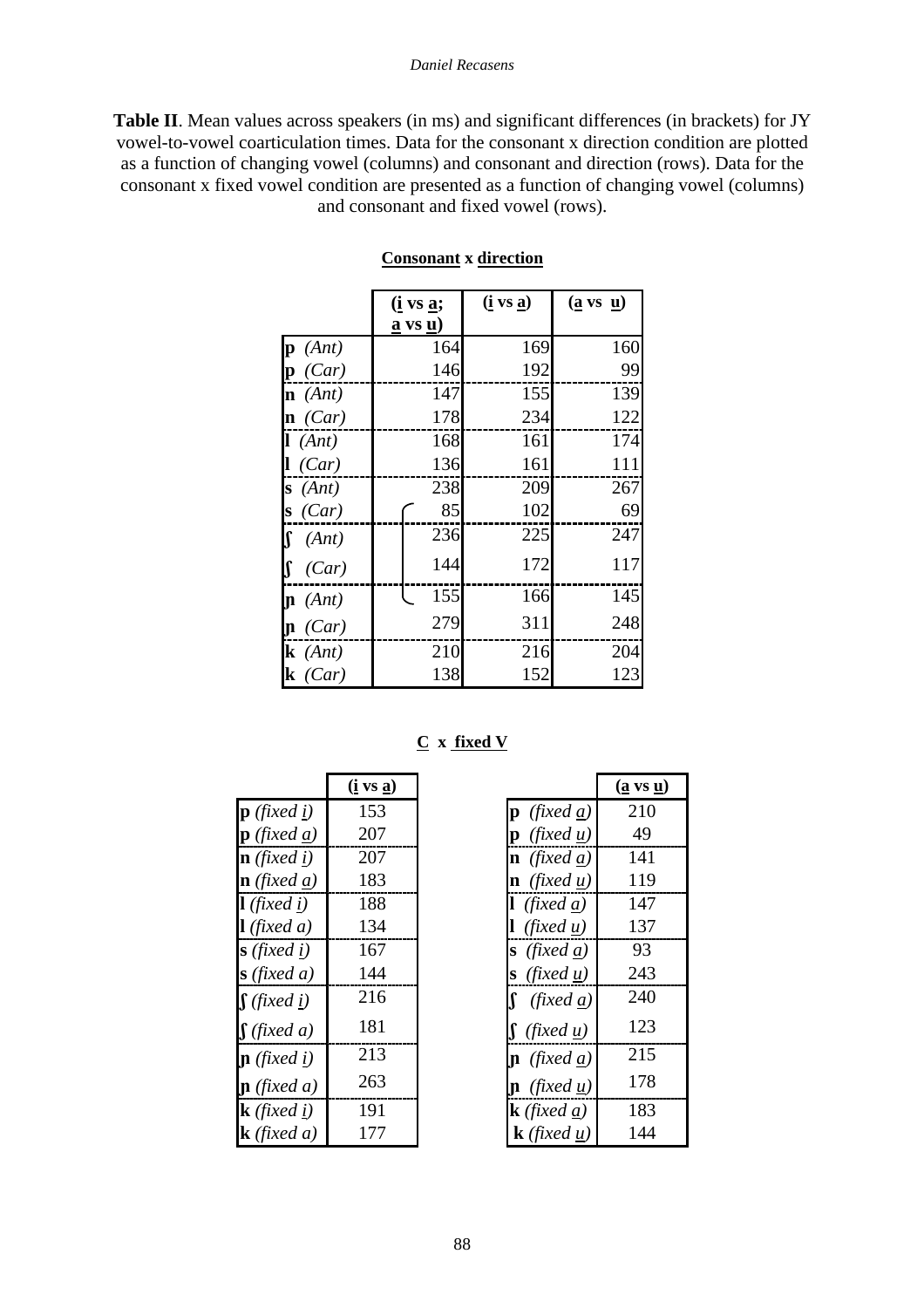(b) According to the two consonant x fixed panels in Table II, V-to-V coarticulatory effects associated with changing  $\alpha$  vs  $\alpha$  were longer for fixed  $\alpha$  than for fixed  $\alpha$  for most consonants (right panel) while those associated with changing /i/ vs /a/ were generally longer when the fixed vowel was /i/ than when it was /a/ (left panel). Differently from these JY effects, V-to-V effects for TDY (see Recasens, 2002) were consistently longer in the fixed /a/ and /u/ condition than in the fixed /i/ condition.



Figure 1. V-to-V coarticulatory durations for TDY and JY. Effects are displayed as a function of the intervocalic consonant in the changing and fixed vowel conditions.

#### **3.2 Coarticulatory direction**

Figure 2 displays differences in V-to-V coarticulatory direction for JY across speakers. Data on V-to-V coarticulatory direction for TDY are also given for comparison (see Recasens, 2002). In order to obtain those differences, the vowel-dependent carryover effects were subtracted from the vowel-dependent anticipatory effects for each consonant and all pairs of changing vowels in each fixed vowel context condition. Bars in the figure plot differences between carryover and anticipatory effects for changing /i/ vs /a/ in the fixed /i/ and /a/ conditions (dark bars), and for changing  $\alpha$  vs  $\alpha$  in the fixed  $\alpha$  and  $\alpha$  conditions (white bars).

The JY coarticulatory effects appear to favor the same direction as the TDY effects in VCV sequences with dorsal consonants  $/p/$  and  $/k/$ , i.e., vocalic carryover for  $/p/$  and vocalic anticipation for /k/. Regarding VCV sequences with the lingual fricatives /s/ and / $\int$ /, JY effects are anticipatory rather than carryover, and the relative prominence of the anticipatory vs carryover effects is more obvious for JY than for TDY mostly so in the fixed vowel  $/i$ condition.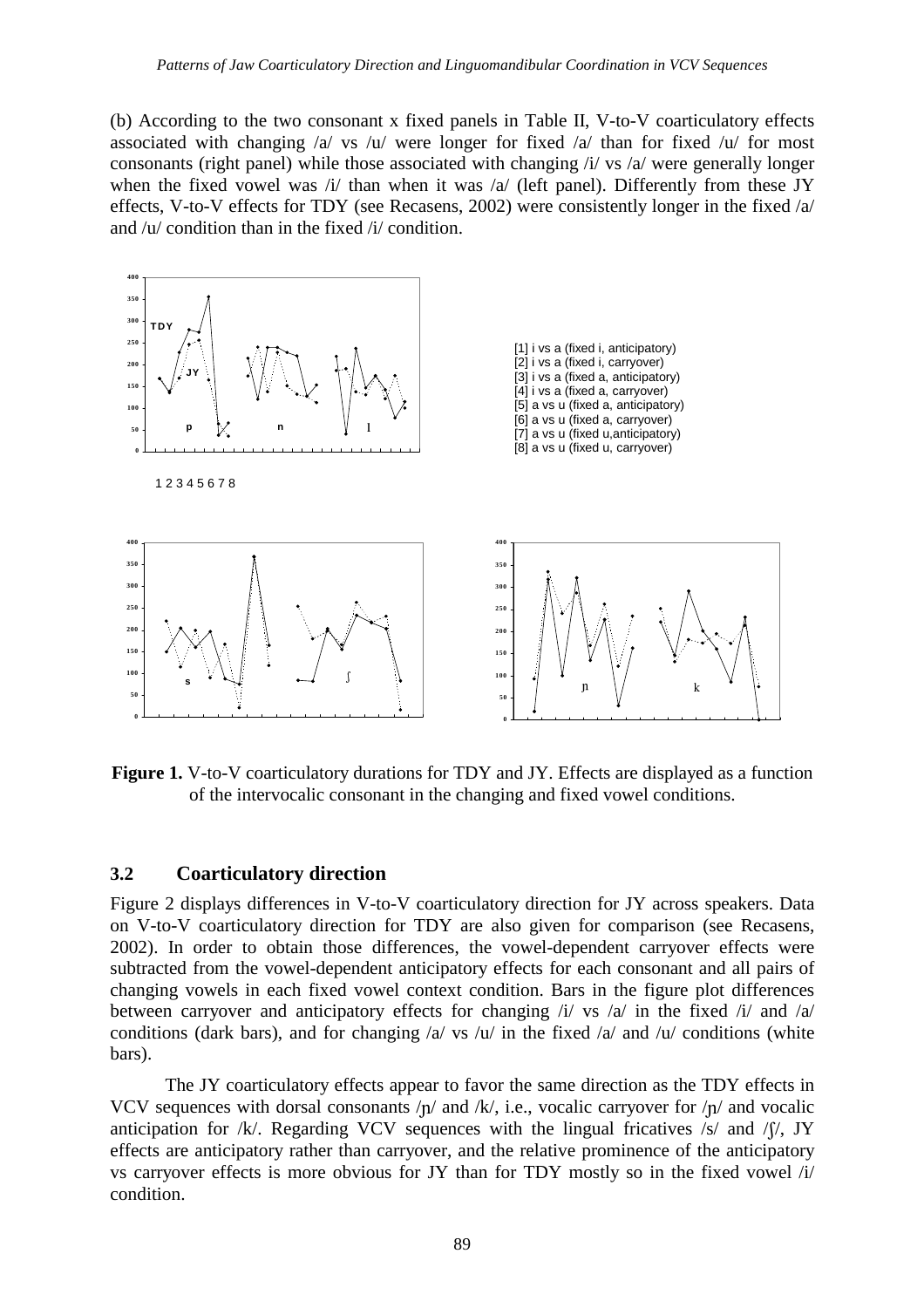

**Figure 2**. C-A differences in temporal extent of V-to-V coarticulation for JY (top) and TDY (bottom) across speakers. Data are displayed for different consonants and changing and fixed vowels. Positive values indicate prevalence of the carryover over the anticipatory direction, and negative values the opposite relationship.

Jaw and tongue dorsum coarticulation data for  $/p/$ ,  $/n/$  and dark  $/l/$  do not exhibit a common directionality pattern. Overall the anticipatory component appears to be more salient for TDY than for JY in /VlV/ sequences when /i/ is involved.

### **4 Discussion**

In agreement with predictions from the DAC model, directionality patterns in JY coarticulation were found to depend on specific articulatory requirements for the production of consonants. Dorsals  $/p/$  and  $/k/$  in all sequences and the lingual fricatives  $/s/$  and  $\sqrt{s}/$  in sequences without /i/ exhibit similar trends in coarticulatory direction for TDY and JY, and high TDY-JY correlations in coarticulatory duration. Indeed,  $/p/$  favors the carryover component and /s/,  $\int \int$  and /k/ the anticipatory component, while both prevalent coarticulatory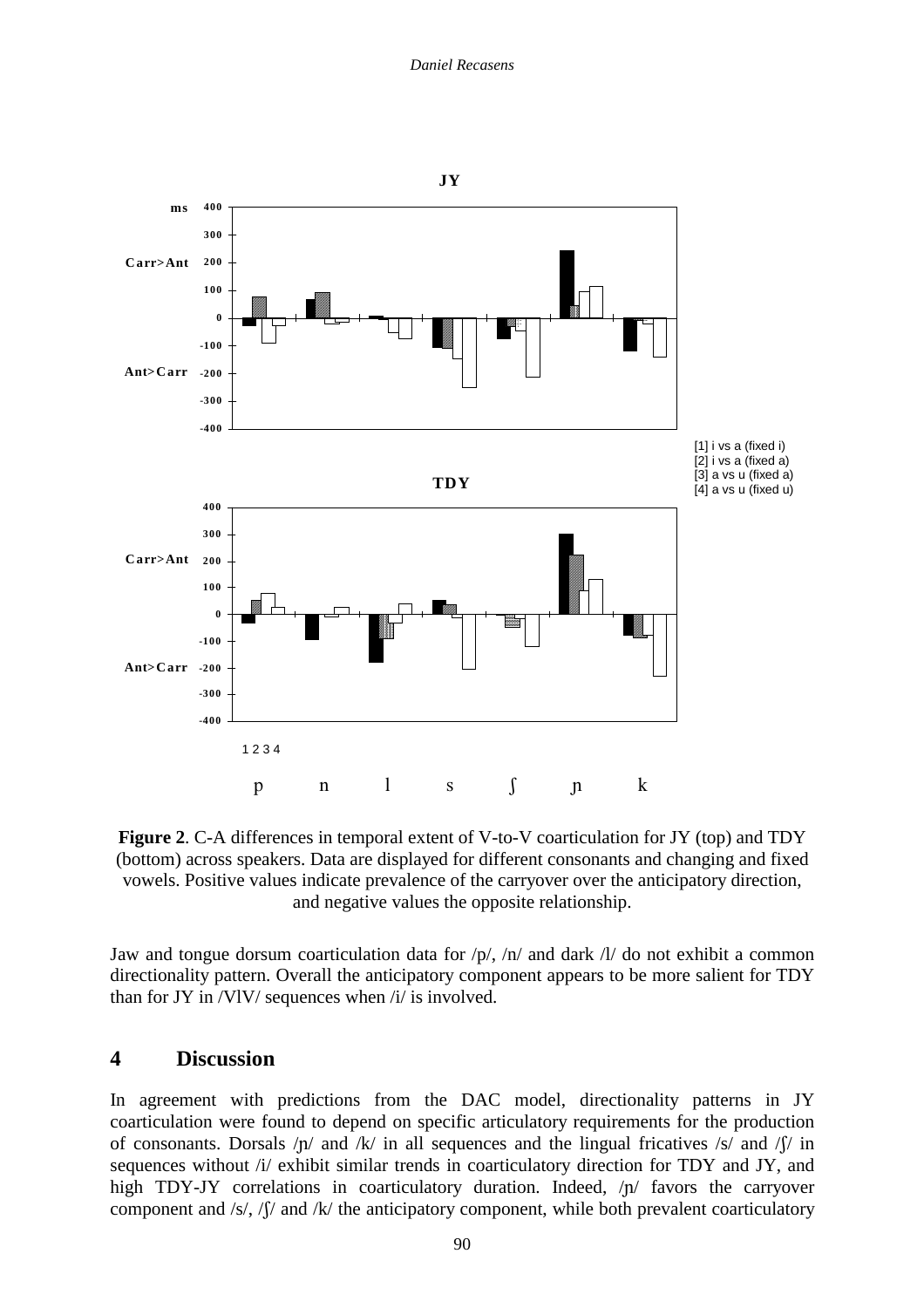directions yield specially long V-to-V effects in most cases. Coincident trends in coarticulatory direction for tongue dorsum and jaw along the vertical dimension in VCV sequences with dorsal consonants may result from the strong muscle linkages between these two articulatory structures: the jaw assists the tongue dorsum during the production of dorsal consonants, and overshoot in JY activity may take place in VCV sequences with two or three dorsal segmental units. Manner requirements may help explain why lingual fricatives favor anticipation for both TDY and JY in sequences without /i/. Prevalence of anticipation over carryover for velars may be related to forward tongue dorsum motion during the velar closure period causing prominent C-to-V anticipation to occur.

This cooperative action between the jaw and the tongue dorsum was found to be less effective for consonants produced with the tongue front and a lower jaw. Indeed, /l/ and /n/ show differences in coarticulatory direction and duration between TDY and JY in sequences with /i/, namely, longer anticipatory effects and shorter carryover effects for TDY than for JY.

In Recasens (2002) vocalic effects were found to be generally longer in the context of fixed back /a/, /u/ vs front /i/ (TDX, TDY) and of fixed low back /a/ vs high back /u/ (TDX, TDY, TTX). However, articulatory overshoot may cause dorsal consonants to exhibit long tongue dorsum effects to occur during fixed /i/. In the present study, JY effects were also found to be longer during fixed /i/ than during fixed /a/ not only in VCV sequences with dorsal consonants (and longer during fixed /a/ than during fixed /u/, as expected). This finding could be associated with the relatively slow motion of the mandible in speech.

Data presented in this paper indicate that coarticulatory effects for different articulators may be strongly related to patterns of interarticulatory coordination. Thus, the jaw and the tongue dorsum may show an analogous coarticulatory behavior for consonants exhibiting a close interaction between the two articulatory structures (e.g., dorsals) but a different coarticulatory behavior for those other consonants for the production of which the tongue dorsum and the jaw do not act coordinatively (e.g., dentoalveolars). To a large extent, certain coarticulation aspects (e.g., prevalence of carryover over anticipation for V-to-V effects on fixed /i/) are jaw specific and may be associated with the massive structure of the mandible in speech.

In contrast with F1 coarticulation data (Recasens and Pallarès, 2001), V-to-V effects in jaw vertical displacement were not always found to be longer at the carryover vs anticipatory level in fixed /a/ condition. Indeed, mandibular effects for fricatives and, to some extent, for  $/p$  and  $/l$  on  $/a$  were reported to favor the anticipatory vs carryover component. Regarding the fixed /i/ condition, the JY data are in accordance with the F1 data in favoring anticipation for  $\frac{s}{n}$  and  $\frac{s}{n}$  but in disagreement with them in not favoring the carryover direction for  $\frac{s}{n}$  and velars. Other dorsals, i.e., alveolopalatals, appear to favor the carryover component however. Differences between the results reported in our F1 study and in the present JY investigation could be partly due to the fact that isolated VCV sequences were used in the former vs the latter. They may also reflect the possibility that F1 coarticulatory effects are related to other articulatory factors besides jaw vertical displacement.

# **Acknowledgments**

This work was supported by projects DGES PB96-0103 and BFF2000-0075-C02-01 of the Ministry of Education and Science of Spain and by research group 2001SGR00425 of the Government of Catalonia. I would like to thank Maria Dolors Pallarès for help with the statistical analysis.